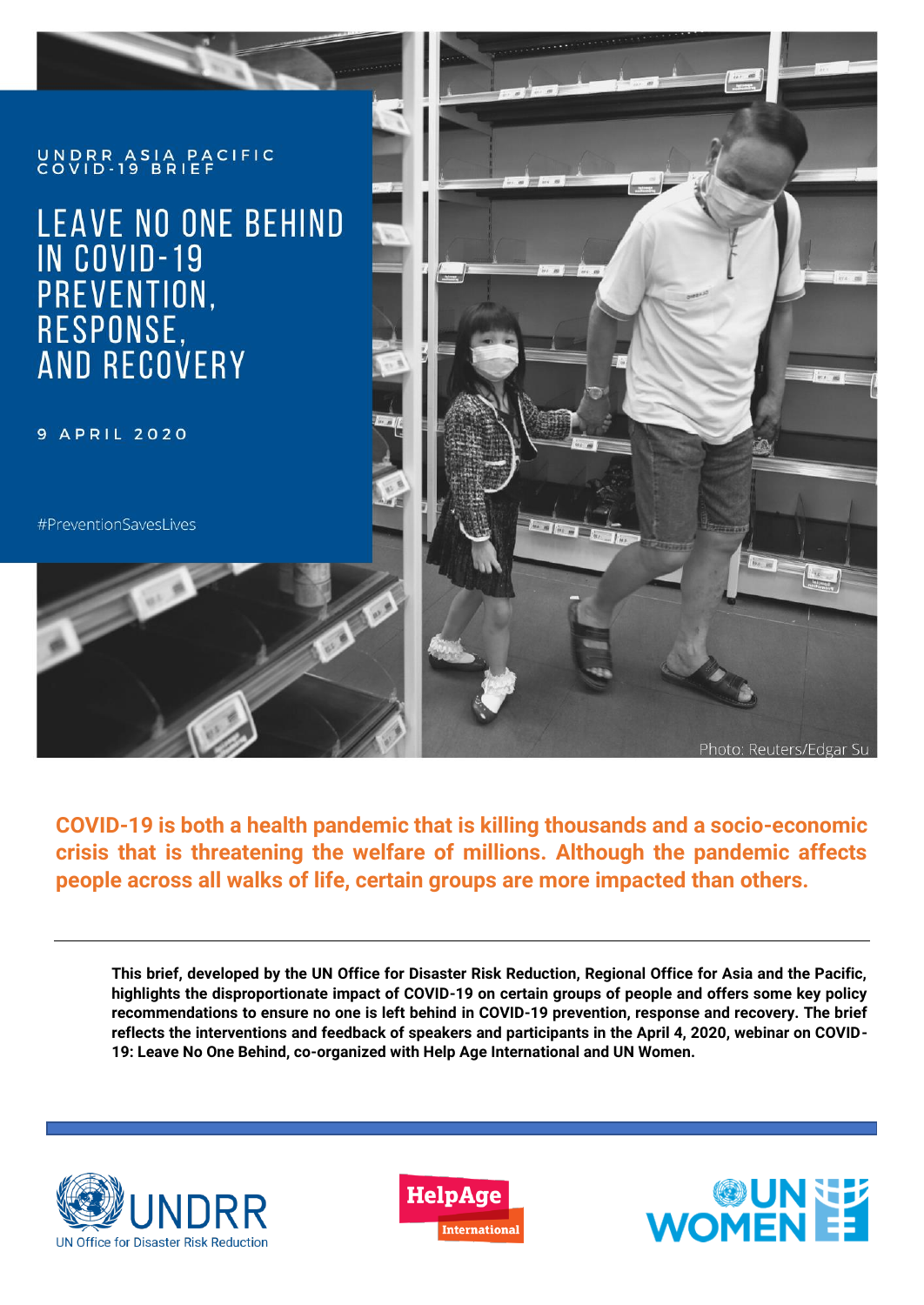# ſ **ITS IMPACT DOES**

The first cases of COVID-19 were reported in Wuhan, China in late 2019. Four months later around 1.4 million people globally are infected with the virus causing more than 75,000 deaths.<sup>i</sup>

i

Although COVID-19 spreads indiscriminately, certain groups are disproportionately impacted. These include those already marginalized by structural barriers and gender inequalities before the pandemic: among them, older persons, women (including pregnant women) and girls, persons living with disabilities, caregivers and migrant and informal sector workers.

This differential impact is due to epidemiological, socio-economic factors, or a combination of the two. Older people and people with underlying health conditions may have weakened immune systems, putting them at a higher risk of severe complications. Lack of access to necessary medication and health care can endanger people with an ongoing illness or pregnant women. Many of the 690 million persons living with a disability in Asia-Pacific<sup>ii</sup> already have more health care needs than others. Low quality or inaccessible healthcare services, particularly in situations of partial or complete lockdown, can increase their vulnerability.<sup>iii</sup>



Photo by Caritas Ecuador

The heightened health impact of COVID-19 amongst vulnerable groups is demonstrated through higher mortality rates among older persons. Available data shows that the case fatality rate<sup>iv</sup> globally is around five percent. However, it rises with increasing age and remains the highest among the 'oldest old' (85+). Throughout the region, it is estimated that death rates in older persons range from 20 to 40 times that of the rest of the population.

Women are more likely to have limited access to economic and social services compounding their vulnerability to COVID-19 as well as other disasters. They are also more likely to carry out unpaid work or serve as caretakers. The pandemic is highly likely to negatively impact their livelihoods and dramatically increase their unpaid care work.

Around 65 percent of working women in the Asia-Pacific region are in the informal employment sector and rely on daily work to survive. They, along with other daily wage earners, are the least likely to be able to take preventive measures such as self-isolation or physical distancing. Further, women constitute over two-thirds of workers in the health and social sector globally, placing them on the frontlines of the pandemic response, but with a persistent gender pay gap and fewer leadership positions than their male counterparts.

In addition, Asia-Pacific is home to over 60 percent of the global urban population. Many of the region's cities are highly congested, leading to a higher likelihood of infection because of the difficulties of physical distancing. Asia-Pacific accounts for around 65 percent of the global slum population which typically have limited access to facilities including healthcare.

It is both critical and urgent to implement targeted measures that address the prevention and treatment needs of Asia-Pacific's most vulnerable groups.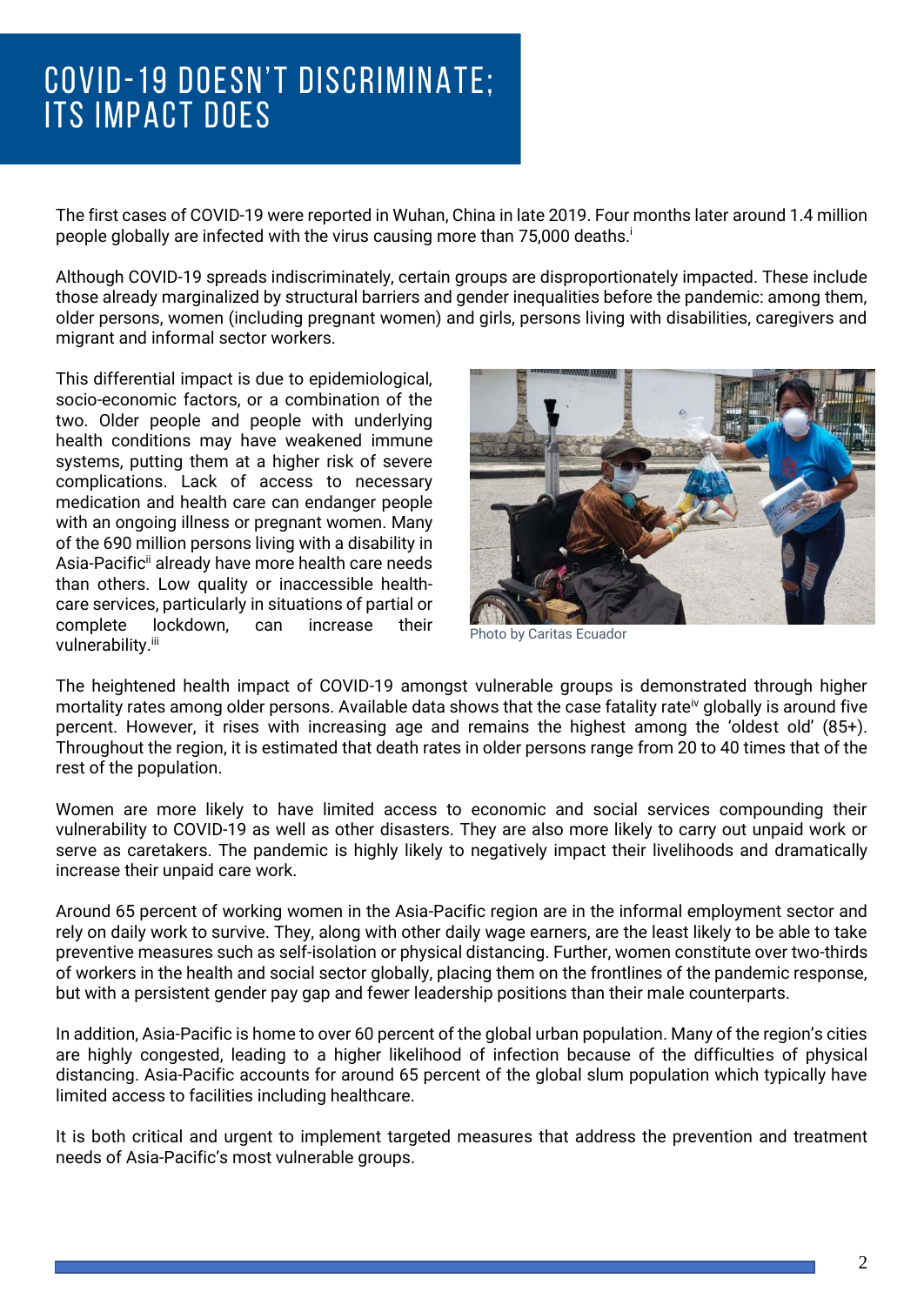Throughout the region, countries are taking measures to prevent the spread of COVID-19 and mitigate the social-economic impact. While doing so, efforts must be made to ensure that such measures do not have unintended negative consequences on highly marginalized groups. Existing social constructs – such as discrimination, abuse, and inequality – are further exacerbated in times of crises, requiring targeted measures to protect those most at risk. Many of the most vulnerable groups in Asia-Pacific face inequalities and structural barriers that contribute to the disproportionate impact of COVID-19 on specific individuals and communities. The following emerging issues in Asia-Pacific warrant immediate attention:

### **1) Unintended economic and health consequences of the COVID-19 response**

Restrictions on social and economic movements are affecting activities vital for the most vulnerable communities, especially daily wage earners. The decrease in fiscal revenues and repurposing of public budgets may lead to reduced funding for programmes for the most vulnerable. Less than 40 percent of the Asia-Pacific population is covered by at least one social protection cash benefit<sup>v</sup>.

Care must be taken to ensure COVID-19 health-related interventions do not detract from other types of critical health services, such as care for persons living with disabilities or ante-natal care. Mobility restrictions may limit access to routine health care, further jeopardizing the health status of vulnerable groups. Beyond the obvious disruption in education, the closure of schools will increase protection risks for children and reduce access to school feeding programmes v<sup>i</sup>. The potential negative impacts of COVID-19 prevention and treatment actions need to be considered in decision-making so that vulnerable groups are not doubly affected by both the hazard and the response.

# **2) Social distancing and social exclusion**

Social distancing is a critical prevention measure in place throughout the region which could inadvertently isolate vulnerable populations, especially older persons and those living alone or dependent on others for care and support. Women, older people, persons with disabilities and children generally have less access to critical services, particularly if they live in rural and remote areas. Social distancing, without adequate attention to specific needs of marginalized groups, may create barriers in obtaining food and essential supplies, impact their ability to access information on the pandemic and available services, and may limit participation in community-based initiatives. While social distancing is a defining feature of the COVID-19 response, it is critical that the term is understood as meaning "physical" rather than "social" distancing so that older people and other vulnerable groups do not become disconnected from family and friends<sup>vii</sup>.

# **3) Risk of stigma and discrimination**

Previous outbreaks such as Ebola and HIV have demonstrated the heightened risk of stigma and discrimination. COVID-19 may be associated with a specific community or ethnic group, even though not everyone in that population or community is at-risk for the disease. Stigma can also occur after a person has been released from COVID-19 quarantine or treatment. The stigma associated with COVID-19 builds on existing societal norms resulting in the victimization of specific communities. It is critical that governments and civil society proactively combat stigma and discrimination through regular and transparent communication on the transmission of the virus and other aspects of the pandemic, cautioning against laying blame or accusations against any group of people.

#### **4) Increased risk of sexual and gender-based violence**

During disasters, women and girls are at higher risk of intimate partner violence and other forms of domestic violence due to heightened tensions in the household, viii and the disruption of services to prevent and respond to gender-based violence. With restricted mobility, they have extremely limited access to protection mechanisms to prevent gender-based violence. It is crucial that countries in Asia-Pacific integrate measures to address sexual and gender-based violence in their national COVID-19 plans. As an example, the Bangladesh National Preparedness and Response Plan for COVID-19 includes measures to mitigate against increases in domestic violence and violence against children.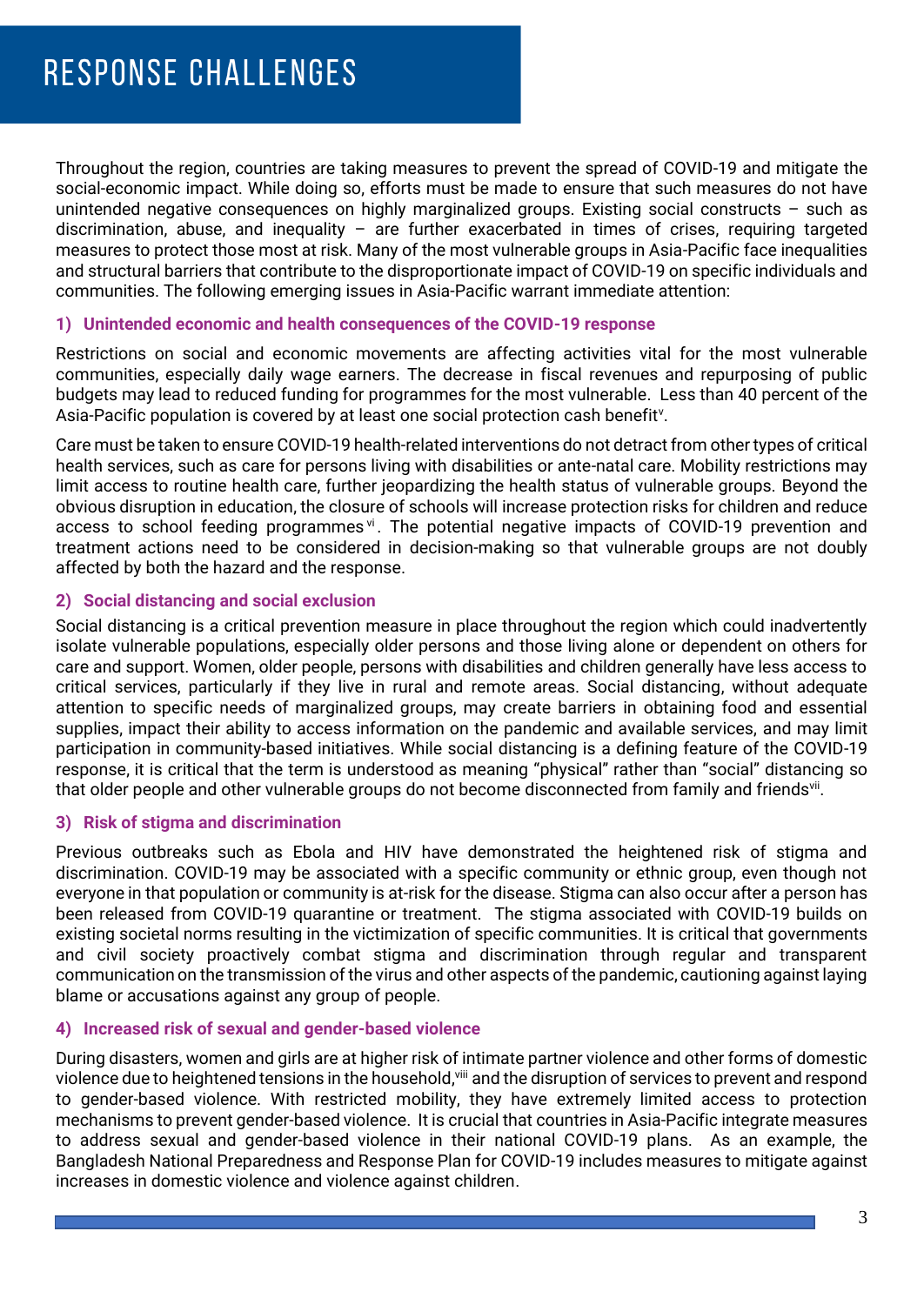Because COVID-19 does not discriminate, neither should the response. Those who are most at risk face the greatest inequalities and barriers to accessing their rights. As such, they require differentiated responses and targeted investment to meet their specific needs. The following actions are important to ensure no one is left behind in COVID-19 response and recovery.

#### **1) Promote a Rights-Based and Inclusive Approach to COVID-19**

National responses to the pandemic may require strong measures, yet respect for human rights across the spectrum must be maintained for a successful COVID-19 response. A whole-of-society and inclusive approach to manage the impact of COVID-19 is critical. Activities to prevent, mitigate and treat COVID-19 should be carried out in close consultation with organizations and networks representing national, ethnic or religious minorities, indigenous peoples, migrants and refugees, older persons, persons with disabilities, or LGBTI people.<sup>ix</sup> This will enable the identification of people who face discrimination and who may be at risk of being missed or excluded. National human rights institutions and civil society can support these efforts, help ensure the flow of information to these communities and provide feedback to authorities on the impact of measures.<sup>x</sup> Ongoing good practices in COVID-19 response in Asia-Pacific include the Viet Nam National COVID-19 Plan that commits to engaging the national women's association to collaborate with local governments to effectively manage the outbreak.

#### **2) Ensure targeted risk communication reaches all vulnerable groups**

Limited access to information can leave vulnerable groups poorly informed about COVID-19 prevention and mitigation measures. Some communities and households may lack access to modern technologies. In addition, access to information is often a barrier for persons with specific communication needs. Information should be made available in readily understandable formats and languages and adapted for people with specific needs, such the visually- and hearing-impaired, semi-literate or illiterate. The Republic of Korea is

following a policy of 'openness and transparency' in sharing complete and updated information on the infections through the Korean Centre for Disease Control (KCDC) with all stakeholders, including the media. Building upon the lessons from past outbreaks like the Middle East Respiratory Syndrome in  $2015<sup>xi</sup>$  the KCDC is ensuring that the public remains constantly informed about COVID-19 prevention.<sup>xii</sup>

#### **3) Collect and use disaggregated data to strengthen targeted and intersectional approaches**

Vulnerable groups are neither homogeneous nor static. Intersectional approaches and sex, age and disability disaggregated data are especially critical to ensure vulnerable groups receive targeted interventions. For example, the vulnerabilities of older women and older persons with disabilities are much higher because of limited access to services, and higher poverty rates Data disaggregation, by sex, age, pregnancy status and disability, is a prerequisite to understand vulnerability profiles, address inequalities and build a picture of how multiple disadvantages reinforce discrimination and exclusion. To support data-driven analysis, New York University's GovLab (Governance Lab, [thegovlab.org\)](http://www.thegovlab.org/) has created a living repository of ongoing data collaborative projects that will help combat COVID-19.

#### **Helping Pregnant Women in Wuhan**

Pregnant women are among the most vulnerable to COVID-19. In Wuhan, accessing inpatient care became increasingly challenging as the health system responded to the COVID-19 crisis. Antenatal and pre-delivery care, provision of medicine and maternal-infant products were disrupted. NCP Relief Life Care reacted by establishing an online platform for consulting services. It provided regular updates on hospital capacity and guidance on self-care, and psychological counselling and guidance.

Working closely with the Wuhan Government, the team facilitated transportation for pregnant women remote and inaccessible areas and provided personal protective equipment (PPEs) to lower the risk of infection; and supplied maternal and infant products. They also provided door-todoor consultation to minimize exposure of the pregnant women. The initiative ensured that pregnant women continued to receive vital health care throughout the crisis.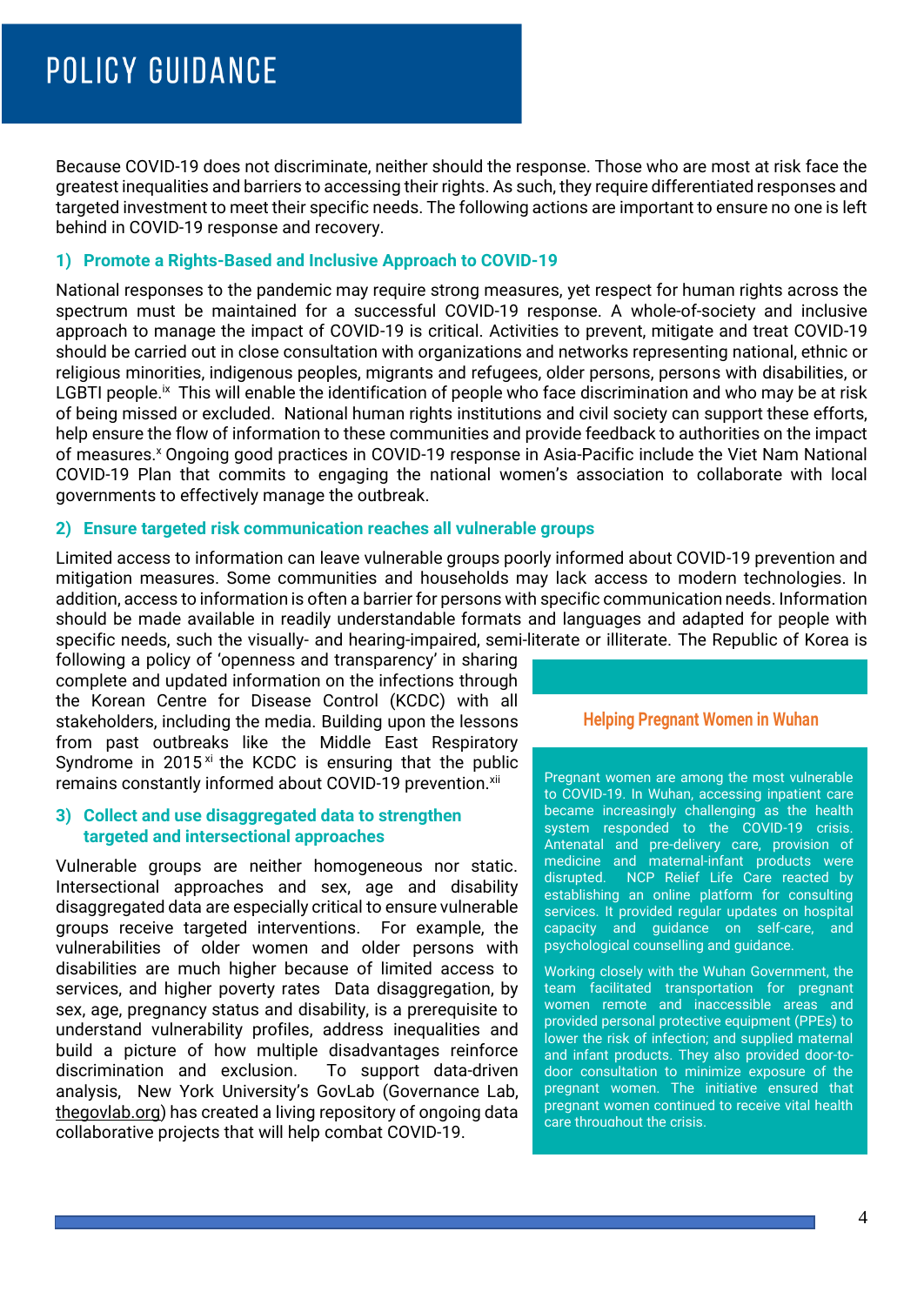#### **4) Scale-up social protection for the most vulnerable**

Social protection and safety net programmes need to target those most at risk of falling into poverty as a result of the pandemic. Informal and migrant workers are the first to be released from employment and are more likely to be outside formal social protection systems. Health-related costs push 100 million people are pushed into extreme poverty every year<sup>xiii</sup>: all efforts should be taken to provide free and health services for COVID-19 treatment. Social protection efforts should target the most vulnerable. In Hong Kong, China, the welfare support package includes an extra one-month allowance of Old Age Allowance, Old Age Living Allowance, or Disability Allowance. Singapore's welfare measures include a US\$ 68.5 top-up for all seniors.

#### **5) Target economic stimulus and recovery programmes for vulnerable groups**

Most Asia-Pacific countries have designed economic stimulus programmes to address the economic impacts of COVID-19 but it is critically important that these include dedicated measures to support highly vulnerable groups, such as informal sector workers. The programmes and recovery plans should incorporate gender analysis and should be gender-responsive to address differentiated impacts and overlapping vulnerabilities. At the same time, countries that have not yet experienced adverse impacts should take preventive measures to protect vulnerable groups from job losses and income reduction.

# **RECOMMENDED ACTIONS**

- **1. Identify and mitigate unintended economic and health consequences of the COVID-19 response.**
- **2. Ensure social distancing does not lead to social exclusion.**
- **3. Proactively address increased stigma, discrimination and risk of violence, in particular, sexual and gender-based violence.**
- **4. Prioritize a rights-based approach to COVID-19.**
- **5. Include vulnerable groups in COVID-19 decision-making and management.**
- **6. Ensure targeted messaging reaches all vulnerable groups.**
- **7. Collect and use disaggregated data to strengthen targeted and intersectional approaches.**
- **8. Scale-up social protection for the most vulnerable.**
- **9. Target economic stimulus and recovery programmes for vulnerable groups.**
- **10.Leverage networks and provide support for mental health impacts.**

India is addressing the need for targeted interventions with a USD 22.5 billion economic stimulus package for the poorest populations, including through free food and cash transfers

# **6) Leverage networks and provide support for mental health**

Pandemics such as COVID-19 may create new or exacerbate existing mental health issues, especially among vulnerable groups. Anxiety fuels stigma and discrimination adding to already high-stress levels. Japan has developed a regional comprehensive care system that enables older persons to receive mental health and psychosocial support, helping to alleviate social isolation. A network of volunteer groups in China has developed tools to provide psychosocial care for vulnerable individuals. Community networks are also critical to promote health-protective behaviour<sup>xiv</sup>. In India, the NGO Gravis uses a network of older people's associations and intergenerational learning groups to reach older people in remote areas with essential supplies. They are helping to break isolation and disseminate information not readily available or understandable for older persons